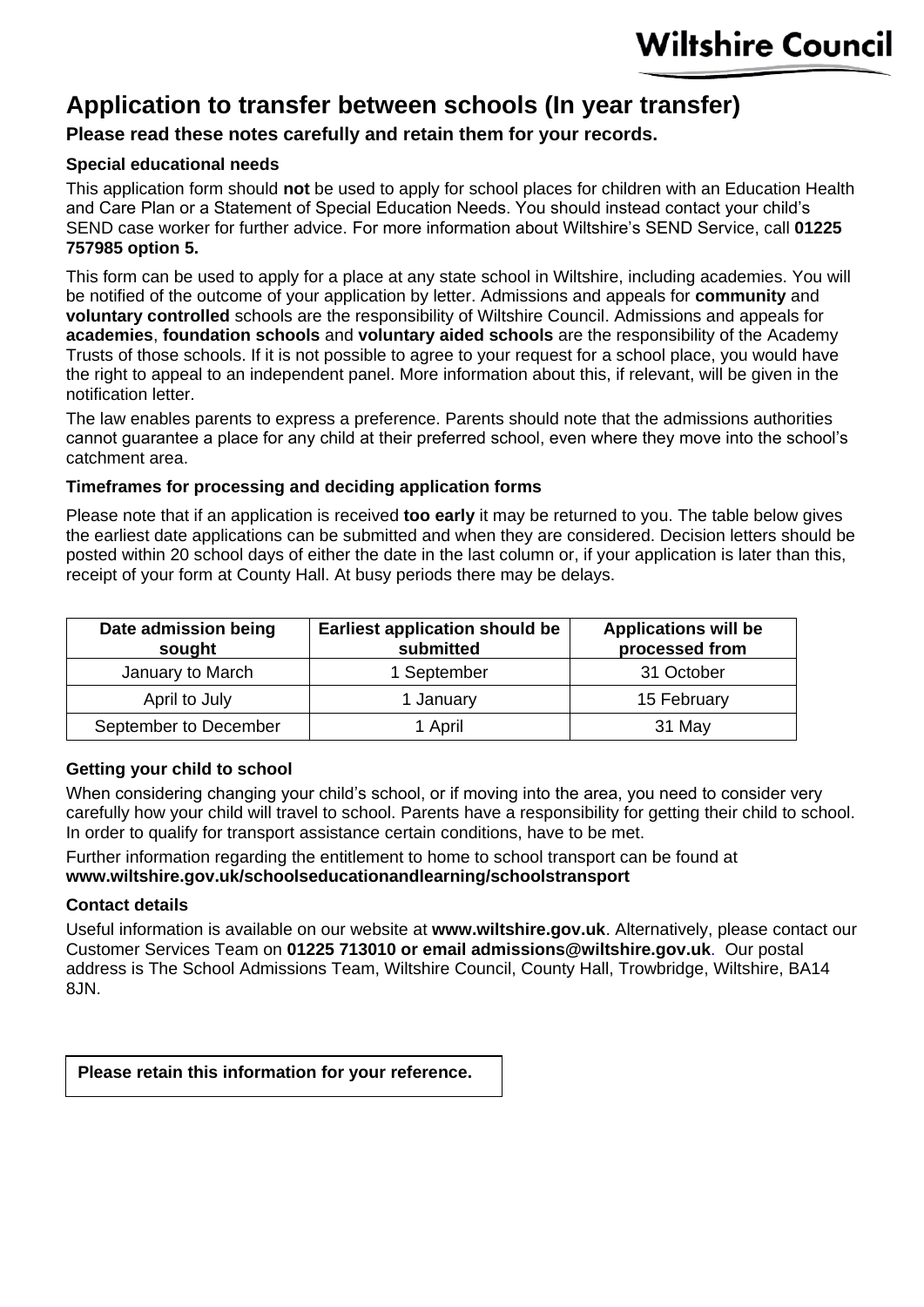### **DATA SUBJECTS' INFORMATION**

This notice explains how we use your personal data.

Wiltshire Council is registered as a data controller with the Information Commissioner's Office. Full details of the registration are available at **[ICO register of data controllers.](https://ico.org.uk/ESDWebPages/Entry/Z1668953)** 

#### **1. Data Controller Contact Details**

Queries about data can be sent to Information Governance, Wiltshire Council, Bythesea Road, Trowbridge, Wiltshire BA14 8JN

The Council's Data Protection Officer may be contacted through the above address or by email at **[dataprotection@wiltshire.gov.uk](mailto:dataprotection@wiltshire.gov.uk) –** *Please note this email address is for enquires about how we use your data only. Please email admissions@wiltshire.gov.uk for application queries.*

#### **2. Purpose of processing**

The **School Admissions Team** will process your personal information for the following purposes:

- Maintaining our own accounts and records The provision of social services
- Provision of education and allocation of school places
- Undertaking research
- Local fraud initiatives
- Data matching under local and national fraud initiatives

#### **3. Legal basis for processing data**

Our processing is lawful because at least one of the following will apply:

- (a) processing is necessary for compliance with a legal obligation to which the Council is subject; School Admissions Code 2014, School Admissions Appeals Code 2012, Education Act 1996, School Standards Framework Act 1998, Infant Class Size Regulations 2012, School Admissions Regulations 2012.
- (b) processing is necessary for the performance of a task carried out in the public interest or in the exercise of official authority vested in the Council;

#### **4. Recipients**

Where necessary and lawful, or when required by legal obligation, we may share information with relevant professionals in other agencies in pursuance with our legal duties.

- 
- Healthcare, social and welfare organisations
- Local and central government
- 
- 
- 
- 
- 
- 
- 
- Parents/guardians/carers or representatives International law enforcement agencies and bodies
	- Partner agencies, approved organisations and individuals working with the police
- Educators and examining bodies **•** Survey and research organisations
	- Service providers and schools Local and central government
	- Courts and tribunals Regulatory bodies Ombudsman and regulatory authorities
	- Appeal panels Housing associations Professional advisers and consultants
- Professional bodies Police forces
	-

#### **5. Retention Period**

Wiltshire Council will process your personal data for the above purposes for no longer than necessary. Full details of [our retention schedule](http://www.wiltshire.gov.uk/freedom-of-information) can be found here: [www.wiltshire.gov.uk/schools-learning-privacy](http://www.wiltshire.gov.uk/schools-learning-privacy)

#### **6. Your rights**

Your rights are set out in in Articles 13 to 22 of the [General Data Protection Regulation 2016](http://ec.europa.eu/justice/data-protection/reform/files/regulation_oj_en.pdf) and include:

- The right to access your personal information, to request rectification or erasure of certain personal information and to object to processing in certain circumstances
- The right to withdraw any consent you may have given to process your personal information
- The right to complain to the Information Commissioner if you feel we are processing your personal information unlawfully
- The right to restrict processing activity in certain circumstances
- The right to object to certain types of processing activity

The information you provide will enable us to carry out our statutory responsible as a Local Authority. Failure to provide us with accurate information may result in the offer of a school place being withdrawn. May 2018. us with accurate information may result in the offer of a school place being withdrawn.

- 
- Corporate administration and all activities we are required to carry out as a data controller and public authority
- Managing archived records for historical and research reasons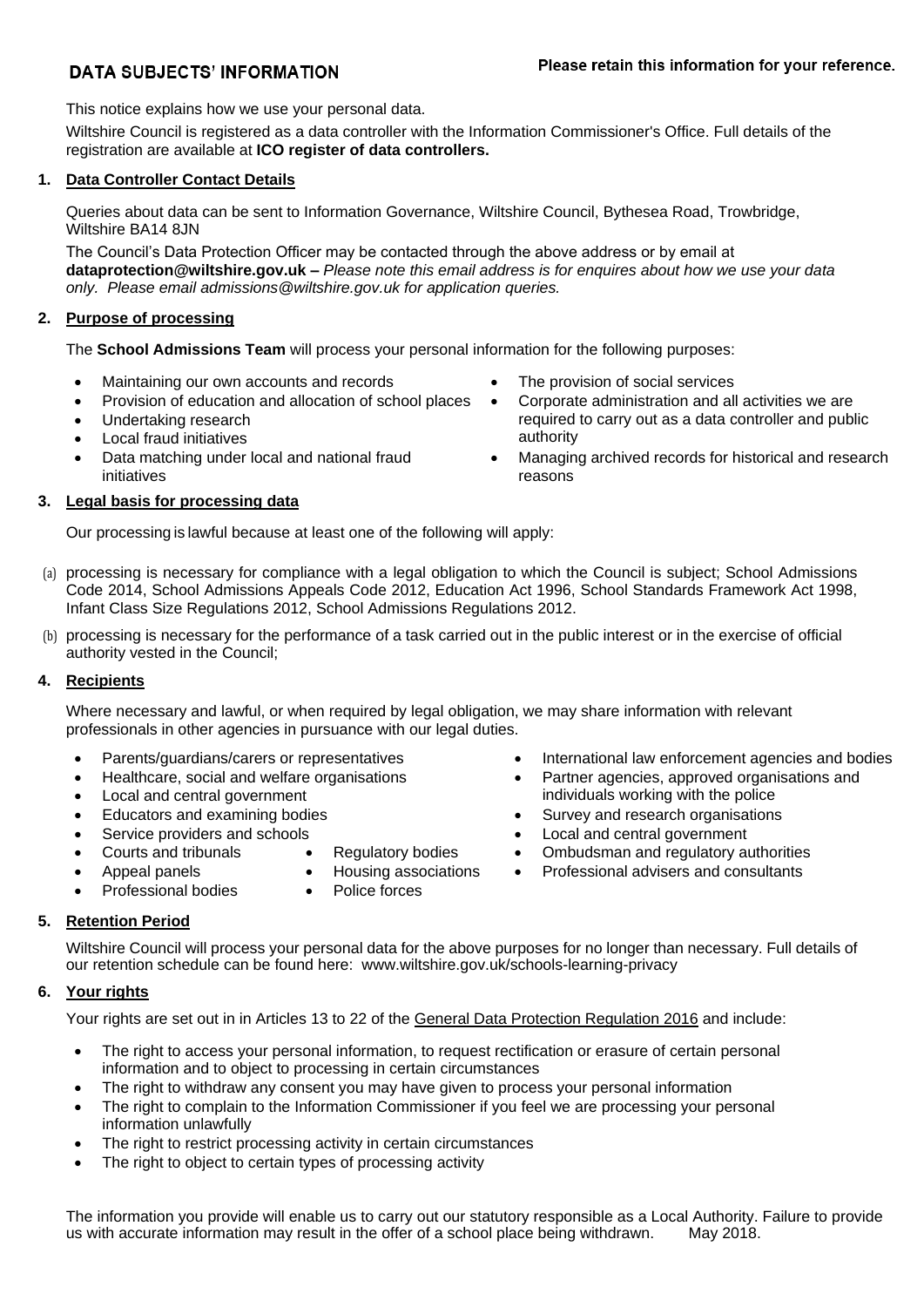# **In Year Transfer Application form**

This application form should only be completed by a person who has **parental responsibility** for the child.

It should be used if you wish to transfer your child to a Wiltshire school. Please complete one form per child.

You should **not** complete this if your child has a Statement of Special Education Needs or an Education, Health and Care Plan. You should instead contact your case worker if you wish your child to transfer schools.

Please read the attached notes before completing this form. Once completed, email to **[admissions@wiltshire.gov.uk](mailto:admissions@wiltshire.gov.uk) or** post to, the School Admissions Team, Wiltshire Council, County Hall, Trowbridge, Wiltshire, BA14 8JN.

| <b>Section 1: Applicant Details</b>                                                                                                                                                                                                                                                                                                                                                                                              |
|----------------------------------------------------------------------------------------------------------------------------------------------------------------------------------------------------------------------------------------------------------------------------------------------------------------------------------------------------------------------------------------------------------------------------------|
| If you do not have parental responsibility for this child, we will not be able to process<br>the application.                                                                                                                                                                                                                                                                                                                    |
| <b>Title</b><br>Surname<br>Forename                                                                                                                                                                                                                                                                                                                                                                                              |
| Your address, including postcode, at the time of application:                                                                                                                                                                                                                                                                                                                                                                    |
|                                                                                                                                                                                                                                                                                                                                                                                                                                  |
| Mobile phone number<br>Home phone number                                                                                                                                                                                                                                                                                                                                                                                         |
| Work phone number                                                                                                                                                                                                                                                                                                                                                                                                                |
| E-mail                                                                                                                                                                                                                                                                                                                                                                                                                           |
| Do you have parental responsibility for this child? Yes                                                                                                                                                                                                                                                                                                                                                                          |
| Your relationship to the child                                                                                                                                                                                                                                                                                                                                                                                                   |
| Should more than one parent have legal responsibility for this chid, both parents must be in agreement<br>regarding the schools requested.                                                                                                                                                                                                                                                                                       |
| Are you looking after this child on behalf of the parent or guardian? (Y or N)?                                                                                                                                                                                                                                                                                                                                                  |
| If you are caring for someone else's child for more than 28 days and are not an immediate relative,<br>you may be private fostering and it is a legal requirement that you contact the local authority on 0300<br>456 0100. Further information is available at www.wiltshire.gov.uk/privatefostering                                                                                                                            |
|                                                                                                                                                                                                                                                                                                                                                                                                                                  |
| Until 31 December 2020, all European Economic Area ('EEA') and Swiss national children will continue to have<br>the right, under UK immigration law, to enter the country to access a school. Any EEA or Swiss national arriving<br>in the UK by 31 December 2020 is eligible to apply to the EU Settlement Scheme, and continue to be able to<br>study in schools in England as they do now if their application is successful. |

Please confirm the child's eligibility for a place at a state funded school by stating the nationality of the applicant in this box:

**If the child is not a resident in the European Economic Area, please provide a copy of the visa or UK residence card.**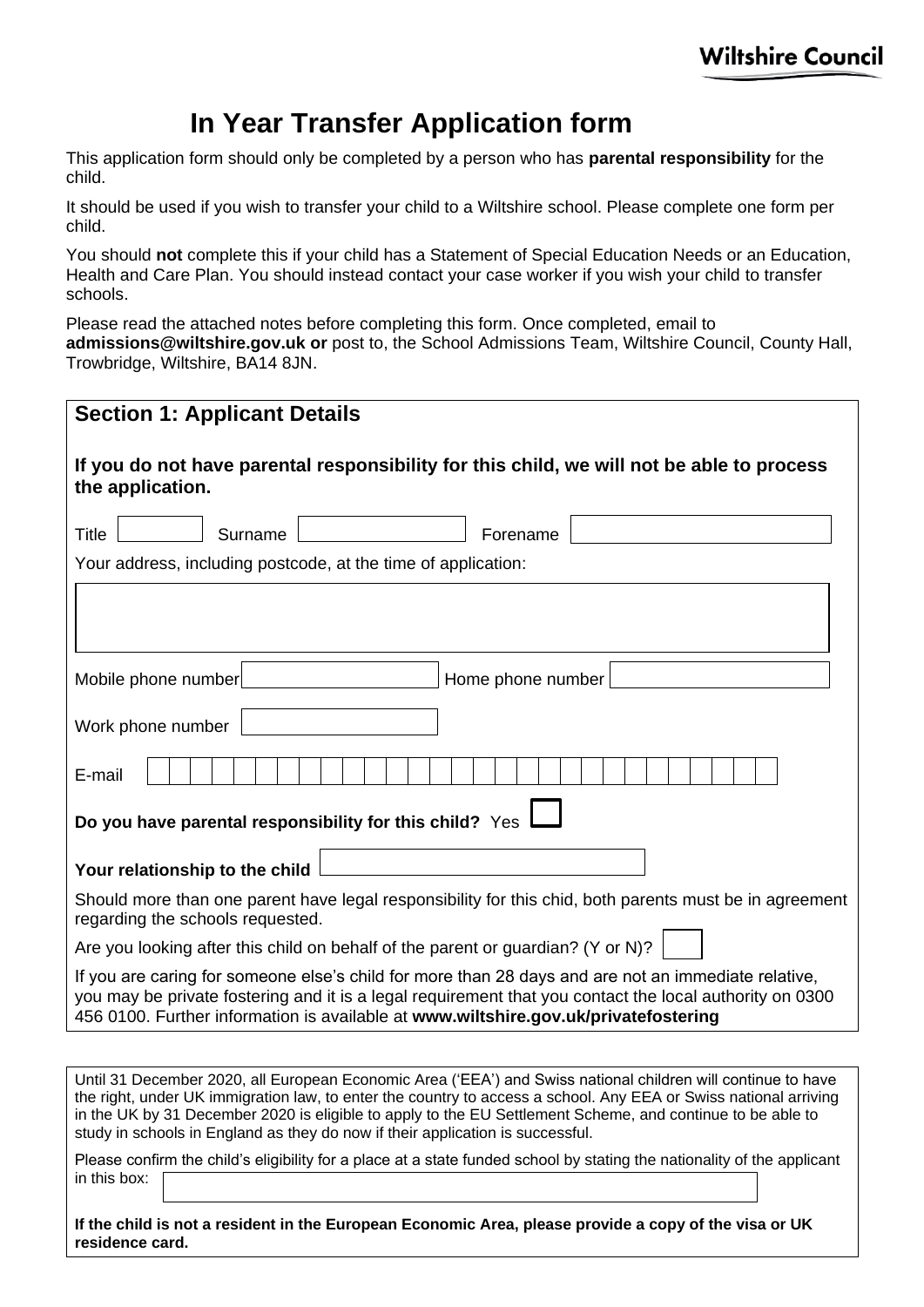| <b>Section 2: Child's Details</b>                                                                                        |                       |  |  |
|--------------------------------------------------------------------------------------------------------------------------|-----------------------|--|--|
| Child's legal surname                                                                                                    | Forename(s)           |  |  |
| Known as                                                                                                                 |                       |  |  |
| Date of birth                                                                                                            | Male<br>Female        |  |  |
| Current year group                                                                                                       | <b>Current School</b> |  |  |
|                                                                                                                          | Date last attended    |  |  |
| Was your child a delayed entry at reception (Y or N)?<br>If you answered Y to above, please advise of current year group |                       |  |  |

| Section 3: Child's address details                 |  |
|----------------------------------------------------|--|
| Child's current home address including postcode:   |  |
|                                                    |  |
|                                                    |  |
| New address, if moving house, including postcode:  |  |
|                                                    |  |
|                                                    |  |
| Expected date of move                              |  |
| Please enter date from which admission is required |  |
|                                                    |  |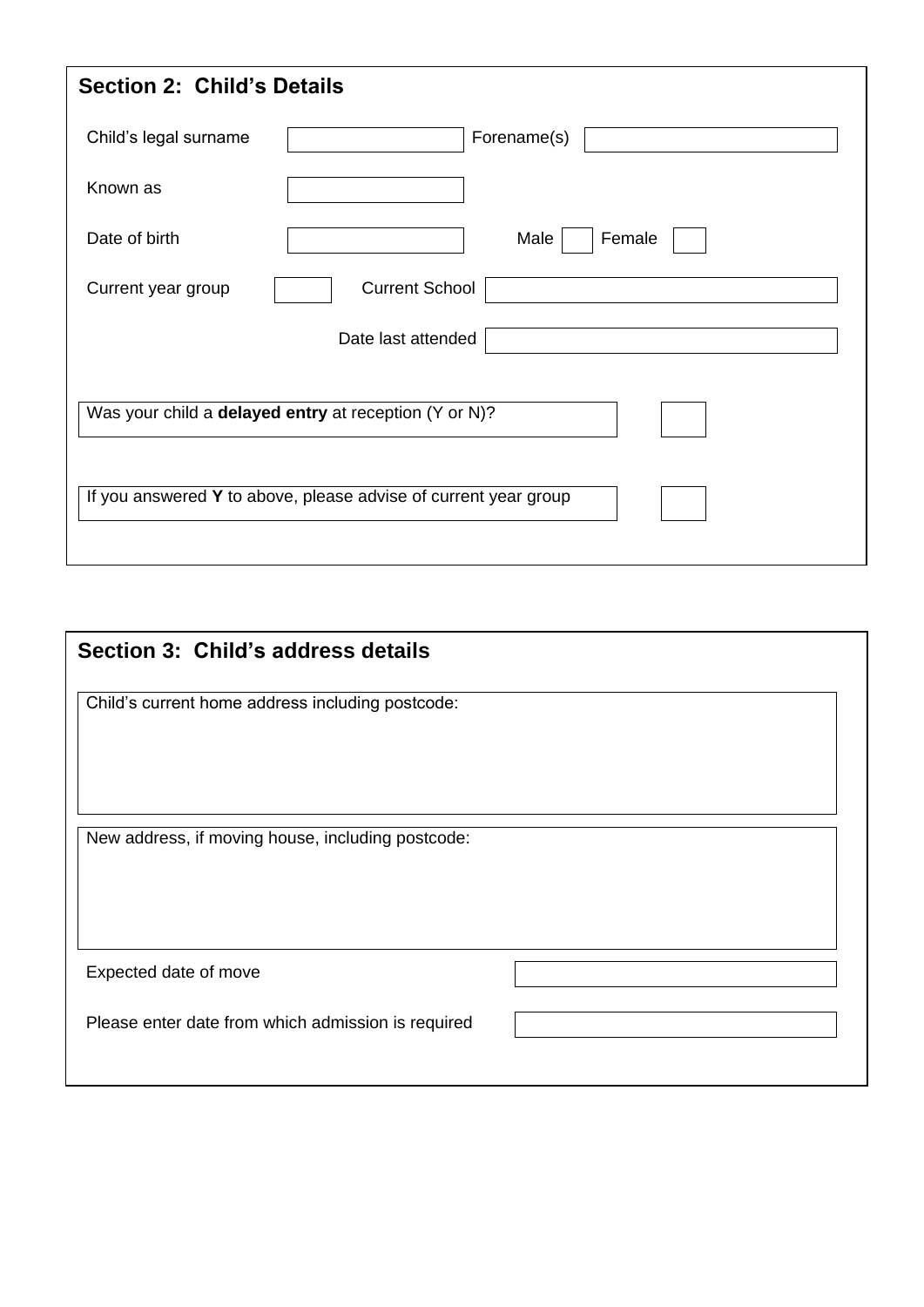| <b>Section 4: Criteria</b>                                                                                                                                                                                                                                                                                                                                              |
|-------------------------------------------------------------------------------------------------------------------------------------------------------------------------------------------------------------------------------------------------------------------------------------------------------------------------------------------------------------------------|
| Please complete this section if any of these apply:                                                                                                                                                                                                                                                                                                                     |
| Is the child a Looked After Child (Y or N)? This means a child in the care of a local authority.                                                                                                                                                                                                                                                                        |
| If yes, which local authority?                                                                                                                                                                                                                                                                                                                                          |
| Is the child a <b>previously</b> Looked After Child $(Y \text{ or } N)?$                                                                                                                                                                                                                                                                                                |
| If you have answered yes to either of the above questions, please provide a copy of the relevant order.                                                                                                                                                                                                                                                                 |
| Please refer to our finding a school place guide at www.wiltshire.gov.uk for the definition of a previously<br>looked after child.                                                                                                                                                                                                                                      |
| Is this child from a serving Forces or Crown Servant Family (Y or N)?<br>If you have answered yes to this question, and you are moving to a new house due to a forces move,<br>please provide proof of your posting to your new address. This will enable us to use your new address<br>as the basis for your child's priority for admission to your preferred schools. |
| Are you applying on faith grounds? (Y or N)?<br>Please contact the school directly if applying on faith grounds as you may need to complete a<br>supplementary application form. Do not send supplementary forms back to the Local Authority, they<br>must go back to the school.                                                                                       |
| Are you a member of staff at any school for which you are applying? (Y or N)?                                                                                                                                                                                                                                                                                           |
| If you have answered yes to this question, please ensure proof is provided. Please refer to our finding<br>a school place guide for further information.                                                                                                                                                                                                                |
| Does the child, parent or family have any medical needs that mean that the child must attend this<br>particular school (Y or N)?                                                                                                                                                                                                                                        |
| If you have answered yes, you must also provide evidence, including documentary proof from a<br>specialist, which shows that it would be detrimental to the health of the child, parent or family if they<br>were not admitted to the preferred school.                                                                                                                 |
| If you require further information on any of the above, this can be found at:<br>http://www.wiltshire.gov.uk/schools-learning-forms-guides-policies                                                                                                                                                                                                                     |
| The information below is collected to establish whether the child's application should be<br>considered in accordance with Wiltshire Council's In-year fair access protocol. Full details of the<br>protocol can be found at www.wiltshire.gov.uk.                                                                                                                      |
| Please complete boxes as applicable below:                                                                                                                                                                                                                                                                                                                              |
| Is this child a refugee or asylum seeker (Y or N)?                                                                                                                                                                                                                                                                                                                      |
| Is this child a Gypsy, Roma, Traveller (Y or N)?                                                                                                                                                                                                                                                                                                                        |
| Is this child a carer (Y or N)?                                                                                                                                                                                                                                                                                                                                         |
| Has this child been out of education for longer than one school term (Y or N)?                                                                                                                                                                                                                                                                                          |
| Is this child currently being home educated (Y or N)?                                                                                                                                                                                                                                                                                                                   |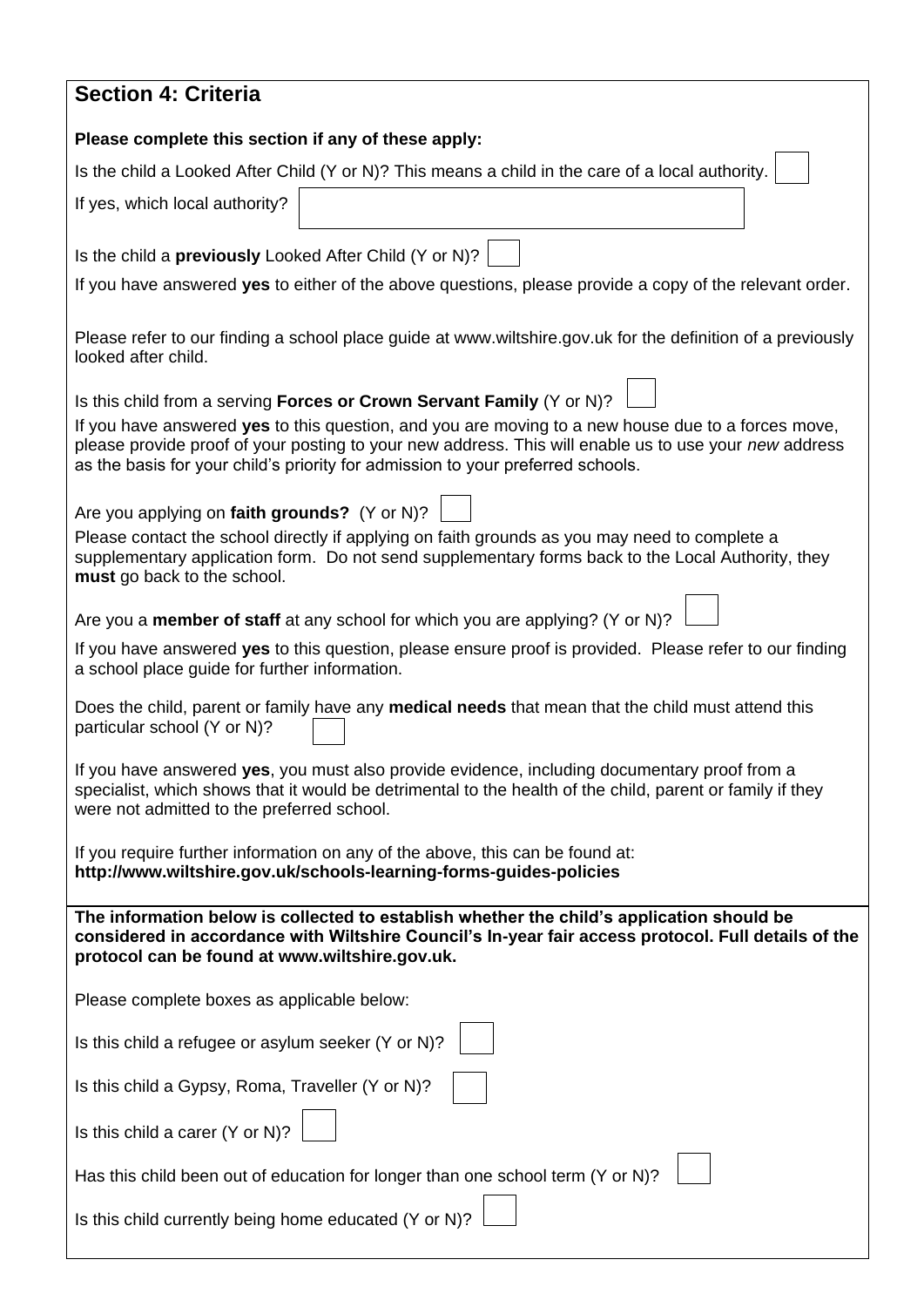# **Section 5: Your preferences**

Please enter the name of your preferred school(s). You can name up to three schools. Information about the admissions criteria for any school in Wiltshire can be viewed at:

#### **[www.wiltshire.gov.uk/schoolseducationandlearning/schooladmissions/admissioncriteria](http://www.wiltshire.gov.uk/schoolseducationandlearning/schooladmissions/admissioncriteria.htm)**

This information will enable you to assess what order of priority will be given to each preference. The admissions criteria will also indicate whether you need to complete a supplementary form or provide additional supporting information for each of your preferences.

Where spaces are available each of your preferences will be assessed against the schools published admission criteria. If a place can be offered at more than one of your preferred schools then you will be offered the school which is ranked highest on your list of preferences.

#### **Your first preference school**

School name & location:

If you have any other children currently attending this school, please enter their details here. (You only need to enter the details of the youngest one if there is more than one sibling.)

# Forename:  $\vert$  dob:  $\vert$  Surname:  $\vert$  dob: Reasons for preference: **Your second preference school** School name & location: If you have any other children currently attending this school, please enter their details here. (You only need to enter the details of the youngest one if there is more than one sibling.)

| Forename:               |                              | Surname: |                                                                                                                                                                                                 | dob: |  |
|-------------------------|------------------------------|----------|-------------------------------------------------------------------------------------------------------------------------------------------------------------------------------------------------|------|--|
| Reasons for preference: |                              |          |                                                                                                                                                                                                 |      |  |
|                         |                              |          |                                                                                                                                                                                                 |      |  |
|                         | Your third preference school |          |                                                                                                                                                                                                 |      |  |
|                         |                              |          |                                                                                                                                                                                                 |      |  |
| School name & location: |                              |          |                                                                                                                                                                                                 |      |  |
|                         |                              |          | If you have any other children currently attending this school, please enter their details here. (You only<br>need to enter the details of the youngest one if there is more than one sibling.) |      |  |
| Forename:               |                              | Surname: |                                                                                                                                                                                                 | dob: |  |
| Reasons for preference: |                              |          |                                                                                                                                                                                                 |      |  |
|                         |                              |          |                                                                                                                                                                                                 |      |  |
|                         |                              |          |                                                                                                                                                                                                 |      |  |
|                         |                              |          |                                                                                                                                                                                                 |      |  |